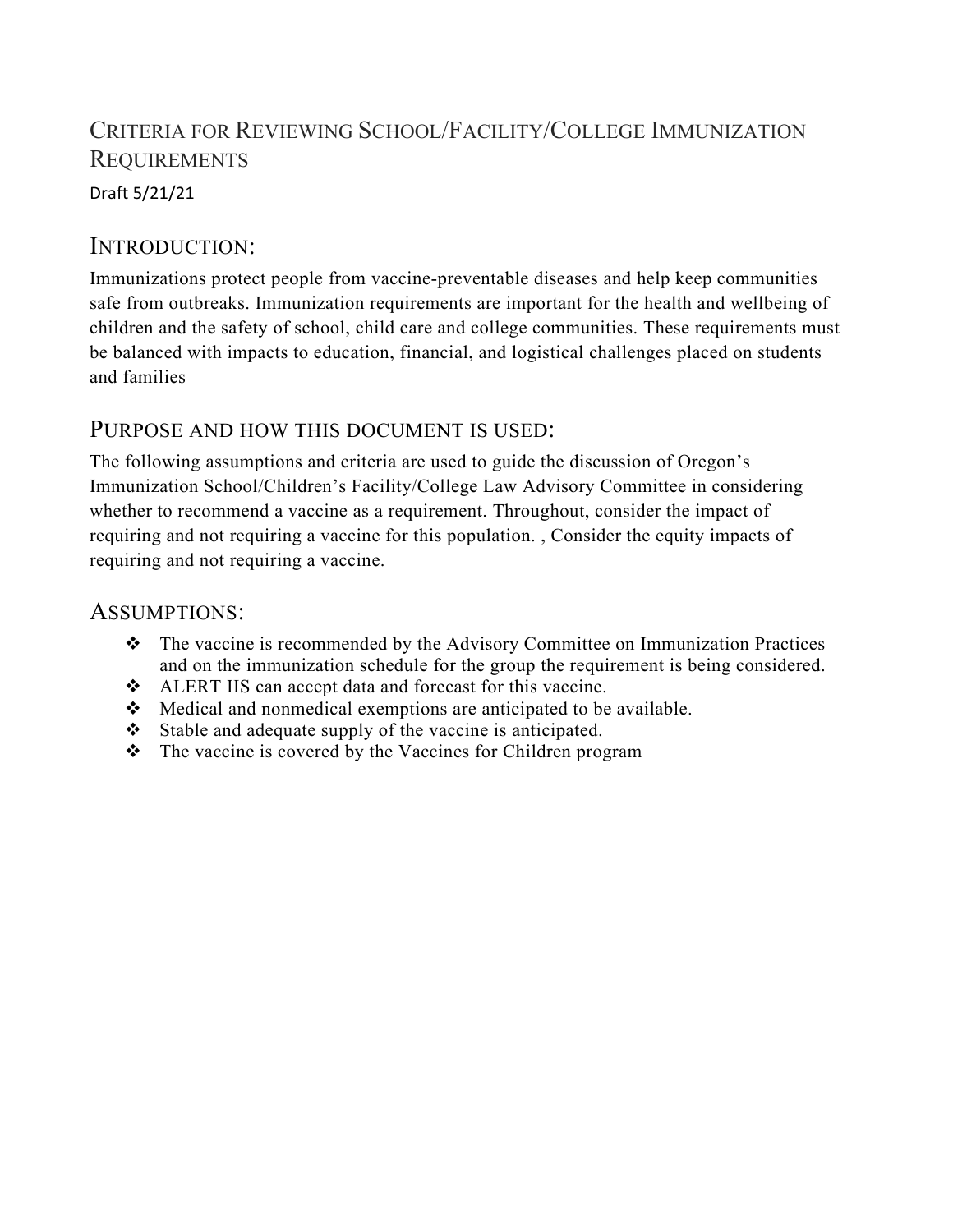| <b>SECTION A: VACCINE SAFETY &amp; EFFICACY</b>                                                                                 |                                                                                                                                                                                                                                                                                                                                                                                                                                                             |  |
|---------------------------------------------------------------------------------------------------------------------------------|-------------------------------------------------------------------------------------------------------------------------------------------------------------------------------------------------------------------------------------------------------------------------------------------------------------------------------------------------------------------------------------------------------------------------------------------------------------|--|
| 1. WHAT IS THE VACCINE EFFECTIVENESS?                                                                                           |                                                                                                                                                                                                                                                                                                                                                                                                                                                             |  |
| <b>BACKGROUND:</b>                                                                                                              | In the development phase, vaccine effectiveness is studied using FDA-<br>approved protocols that evaluate whether a vaccine protects individuals<br>from contracting the disease or generates an immunologic response<br>comparable to vaccines that have been shown to be effective in<br>preventing disease. More information about its population-based<br>effectiveness is gained from large trials and community-based analyses<br>after FDA approval. |  |
| CONSIDERATIONS:                                                                                                                 | o Effectiveness in child care, school and college populations<br>o Efficacy data by age, race, and sex<br>O Changes in vaccine effectiveness over time                                                                                                                                                                                                                                                                                                      |  |
| 2. WHAT IS THE SAFETY PROFILE FOR THIS VACCINE?                                                                                 |                                                                                                                                                                                                                                                                                                                                                                                                                                                             |  |
| <b>BACKGROUND</b>                                                                                                               | Vaccinations are not without side effects. The known risks associated<br>with each vaccine must be balanced against the risks of the disease.<br>Vaccine safety is evaluated using research and reports from: pre-<br>licensure, the Vaccine Adverse Event Reporting System (VAERS) and<br>the Vaccine Safety Datalink (VSD) project, and other reliable sources.                                                                                           |  |
| <b>CONSIDERATIONS</b>                                                                                                           | o Safety data for different ages, race/ethnicity groups<br>O Changes in adverse events over time                                                                                                                                                                                                                                                                                                                                                            |  |
| 3. HOW EFFECTIVE IS THE VACCINE IN REDUCING THE RISK OF DISEASE<br>TRANSMISSION IN SCHOOLS, CHILD CARE FACILITIES AND COLLEGES? |                                                                                                                                                                                                                                                                                                                                                                                                                                                             |  |
| <b>BACKGROUND</b>                                                                                                               | Congregate settings in school, child care or college environments may<br>pose an increased risk of disease, depending on the route of<br>transmission.                                                                                                                                                                                                                                                                                                      |  |
| <b>CONSIDERATIONS</b>                                                                                                           | o Method of disease is transmission in regard to child care, school, or<br>college setting and in the community at large.<br>o Contagiousness of the disease                                                                                                                                                                                                                                                                                                |  |
| <b>Notes</b>                                                                                                                    |                                                                                                                                                                                                                                                                                                                                                                                                                                                             |  |
|                                                                                                                                 |                                                                                                                                                                                                                                                                                                                                                                                                                                                             |  |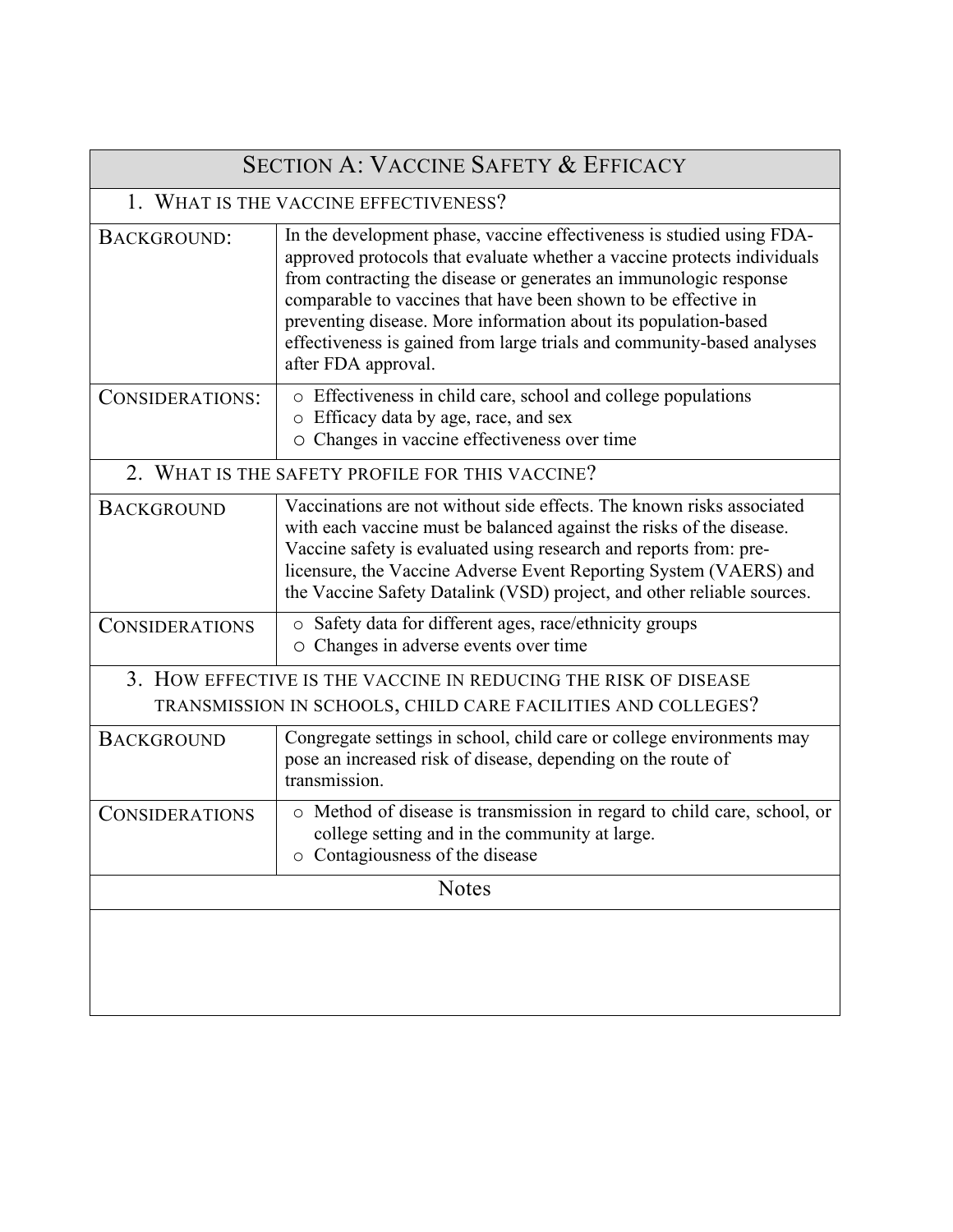| <b>SECTION B: DISEASE BURDEN</b>                                    |                                                                                                                                                                                                                                                                                                                                                                                                                                                                                              |  |
|---------------------------------------------------------------------|----------------------------------------------------------------------------------------------------------------------------------------------------------------------------------------------------------------------------------------------------------------------------------------------------------------------------------------------------------------------------------------------------------------------------------------------------------------------------------------------|--|
| 4. DOES THE VACCINE PREVENT SUBSTANTIAL MORBIDITY AND MORTALITY?    |                                                                                                                                                                                                                                                                                                                                                                                                                                                                                              |  |
| BACKGROUND:                                                         | Different diseases may cause differing amounts of morbidity and<br>mortality in the population at large and among different groups of people.                                                                                                                                                                                                                                                                                                                                                |  |
| CONSIDERATIONS:                                                     | The potential to reduce the number of cases of disease and outbreaks.<br>O Current disparities in disease burden among groups such as group<br>living, racial and ethnic disparities, and geographic variation<br>O Disparities that may occur if no requirement is added                                                                                                                                                                                                                    |  |
| 5. HOW COST EFFECTIVE IS THE VACCINE IN REDUCING IMPACTS OF DISEASE |                                                                                                                                                                                                                                                                                                                                                                                                                                                                                              |  |
|                                                                     | FROM A SOCIETAL PERSPECTIVE?                                                                                                                                                                                                                                                                                                                                                                                                                                                                 |  |
| <b>BACKGROUND</b>                                                   | Per the document, Guidance for Health Economics Studies Presented to<br>the Advisory Committee on Immunization Practices (ACIP), 2019<br><i>Update</i> , "the societal perspective typically includes all relevant medical<br>costs regardless of payer, time costs of patients in seeking and receiving<br>care, time costs of informal caregivers, transportation costs, effects on<br>future productivity and consumption, and other effects occurring outside<br>the healthcare sector." |  |
| <b>CONSIDERATIONS</b>                                               | o Costs of disease from the societal perspective<br>o Cost effectiveness between different groups<br>o Differences in impact of the disease on race/ethnic groups, sex and<br>ages                                                                                                                                                                                                                                                                                                           |  |
| <b>Notes</b>                                                        |                                                                                                                                                                                                                                                                                                                                                                                                                                                                                              |  |
|                                                                     |                                                                                                                                                                                                                                                                                                                                                                                                                                                                                              |  |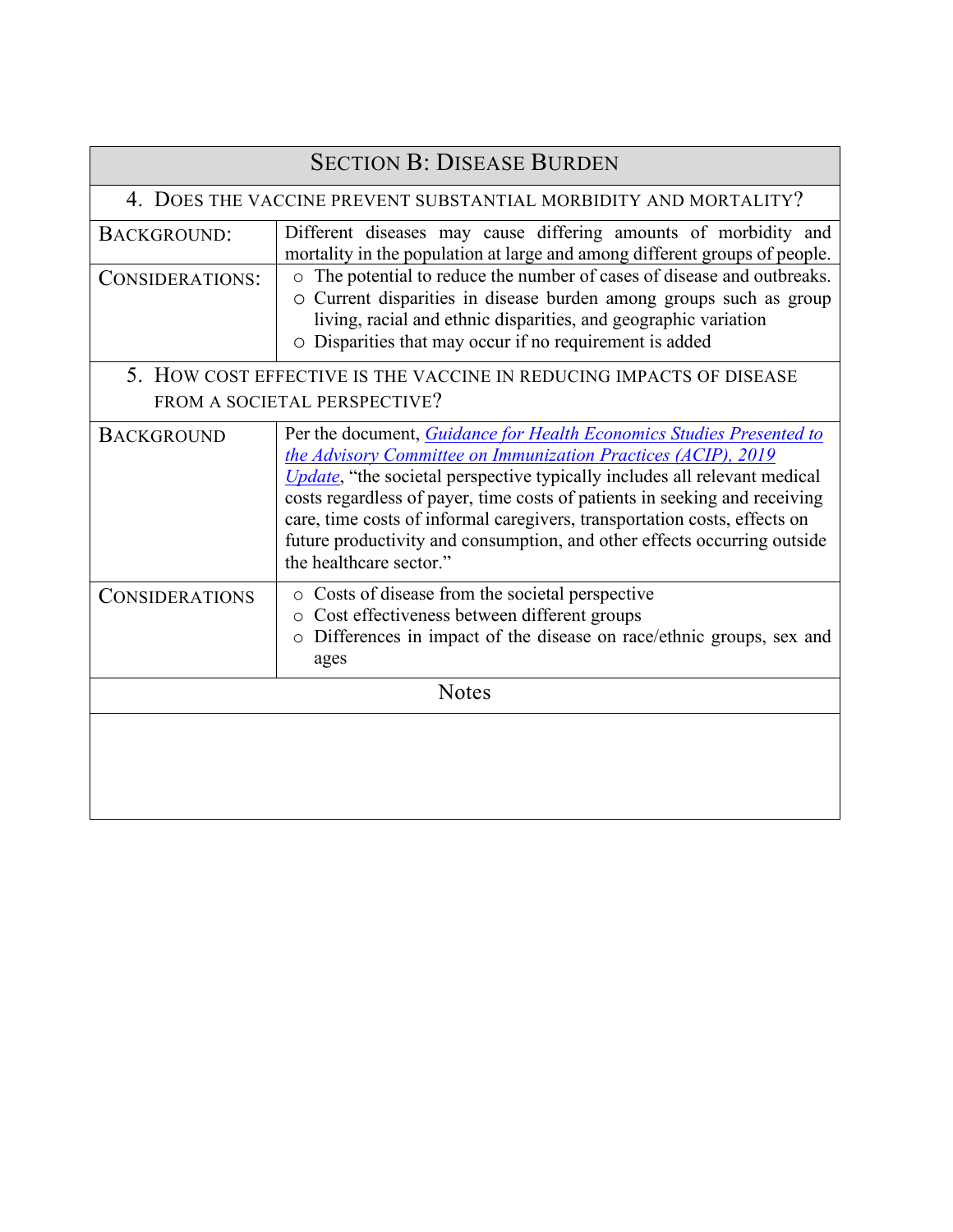| <b>SECTION C: VACCINE COVERAGE AND ACCESS</b>                          |                                                                                                                                                                                                                                                                                                                          |  |
|------------------------------------------------------------------------|--------------------------------------------------------------------------------------------------------------------------------------------------------------------------------------------------------------------------------------------------------------------------------------------------------------------------|--|
| 6. WHAT IS THE CURRENT VACCINE COVERAGE RATE IN OREGON<br>POPULATIONS? |                                                                                                                                                                                                                                                                                                                          |  |
| <b>BACKGROUND:</b>                                                     | Uptake of new vaccines is monitored through Oregon ALERT IIS. If<br>vaccine uptake and acceptance are very high, a requirement may have<br>little impact. If vaccine uptake and acceptance are very low, a requirement<br>may face a lot of resistance.                                                                  |  |
| CONSIDERATIONS:                                                        | o Health care provider acceptance of the vaccine<br>Community acceptance of, concerns, and trust in the vaccine<br>$\circ$<br>Historical trauma of mandating vaccines for communities<br>$\circ$<br>o Overall state vaccination coverage, and differences in vaccine<br>coverage between racial/ethnic groups, countries |  |
| 7. ARE THERE ACCESS TO CARE BARRIERS WITH ADDING THIS VACCINE?         |                                                                                                                                                                                                                                                                                                                          |  |
| <b>BACKGROUND</b>                                                      | Access to vaccines may differ due to insurance status, whether providers<br>carry vaccines, and geographic barriers.                                                                                                                                                                                                     |  |
| <b>CONSIDERATIONS</b>                                                  | o Differences in access to vaccination services among different groups<br>o Cost or resource barriers that impact whether immunizing providers<br>carry this vaccine                                                                                                                                                     |  |
| <b>Notes</b>                                                           |                                                                                                                                                                                                                                                                                                                          |  |
|                                                                        |                                                                                                                                                                                                                                                                                                                          |  |